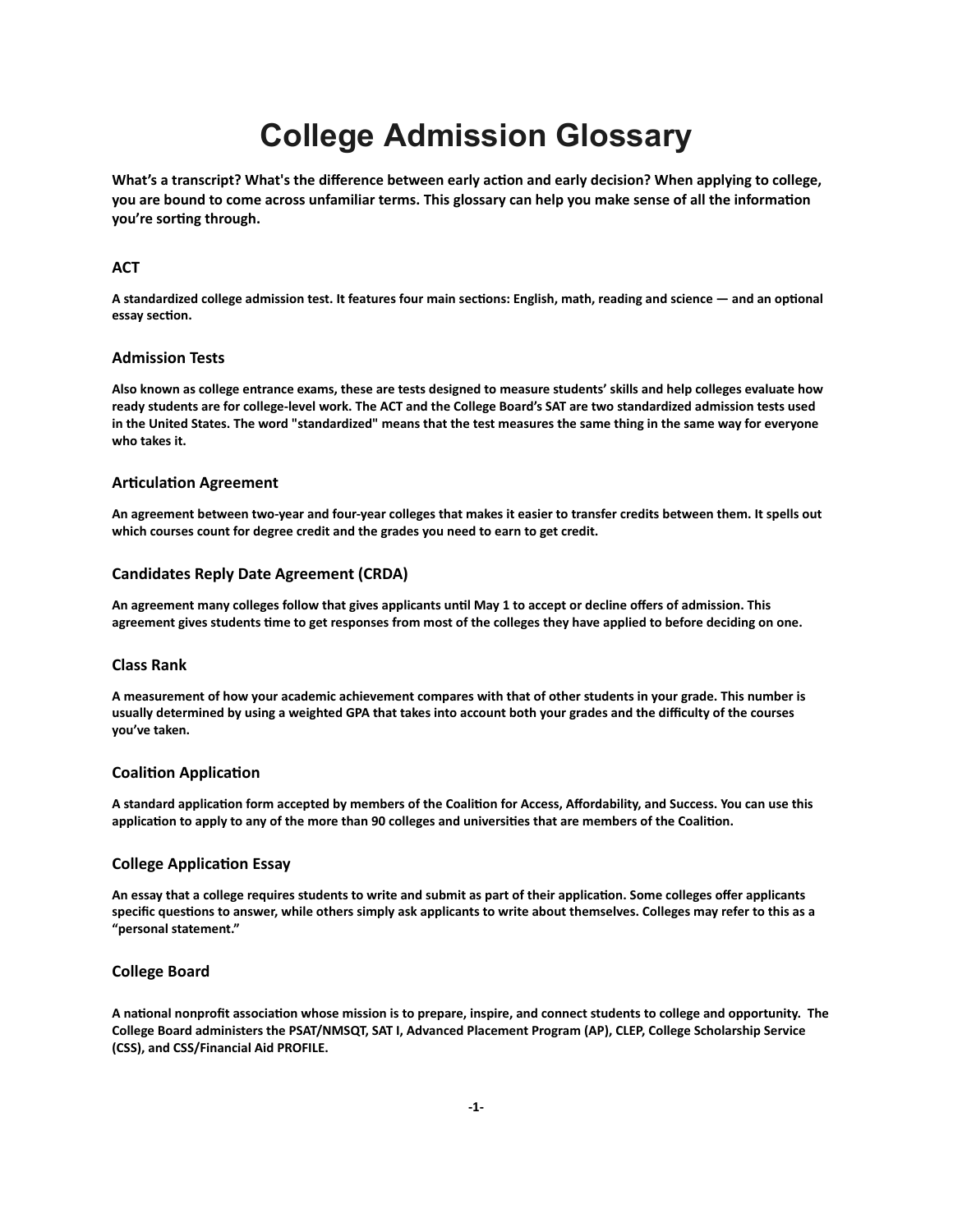# **College Credit**

**What you get when you successfully complete a college-level course. You need a certain number of credits to graduate with a degree. Colleges may also grant credit for scores on exams, such as those offered by the College Board's AP Program® and CLEP.**

#### **Common Application**

A standard application form accepted by all colleges that are members of the Common Application association. You can fill out this application once and submit it to any one — or several — of the nearly 700 colleges that accept it.

## **CSS/Financial Aid PROFILE**

**A financial aid form produced by the College Board required for students seeking aid at approximately 10 percent of the** nation's four-year colleges (including the most highly selective institutions).

#### **Deferred Admission**

**Permission from a college that has accepted you to postpone enrolling in the college. The postponement is usually for up to one year.**

## **Early Action (EA)**

An option to submit your applications before the regular deadlines. When you apply early action, you get admission decisions from colleges earlier than usual. Early action plans are not binding, which means that you do not have to enroll in a college if you are accepted early action. Some colleges have an early action option called EA II, which has a later application deadline than

## **Early Decision (ED)**

An option to submit an application to your first-choice college before the regular deadline. When you apply early decision, **you get an admission decision earlier than usual. Early decision plans are binding. You agree to enroll in the college** immediately if admitted and offered a financial aid package that meets your needs. Some colleges have an early decision **option called ED II, which has a later application deadline than their regular ED plan. Learn more about [applying](https://bigfuture.collegeboard.org/get-in/applying-101/the-facts-about-applying-early-is-it-right-for-you) early.** 

#### **Financial Aid**

**Money given or loaned to you to help pay for college. Financial aid can come from federal and state governments, colleges,** and private organizations. Learn more about [financial](https://bigfuture.collegeboard.org/pay-for-college/financial-aid-101/financial-aid-can-help-you-afford-college) aid.

- **• Expected Family Contribution (EFC)** The amount a family can reasonably be expected to pay for one year of **college**
- **• Free Application for Federal Student Aid (FAFSA)** The need analysis form produced by the US Department of Education that is required for students seeking aid by nearly all colleges and universities.
- **Student Aid Report (SAR)** The form sent to families in response to submission of the Free Application for Federal **Student Aid (FAFSA) indicating the Expected Family Contribution (EFC)**
- Test of English as a Foreign Language (TOEFL) An exam required by almost all US colleges and universities for students whose principal language is not English. The test is made up of three multiple choice sections: listening **comprehension, structure and wrien expression, and reading comprehension.**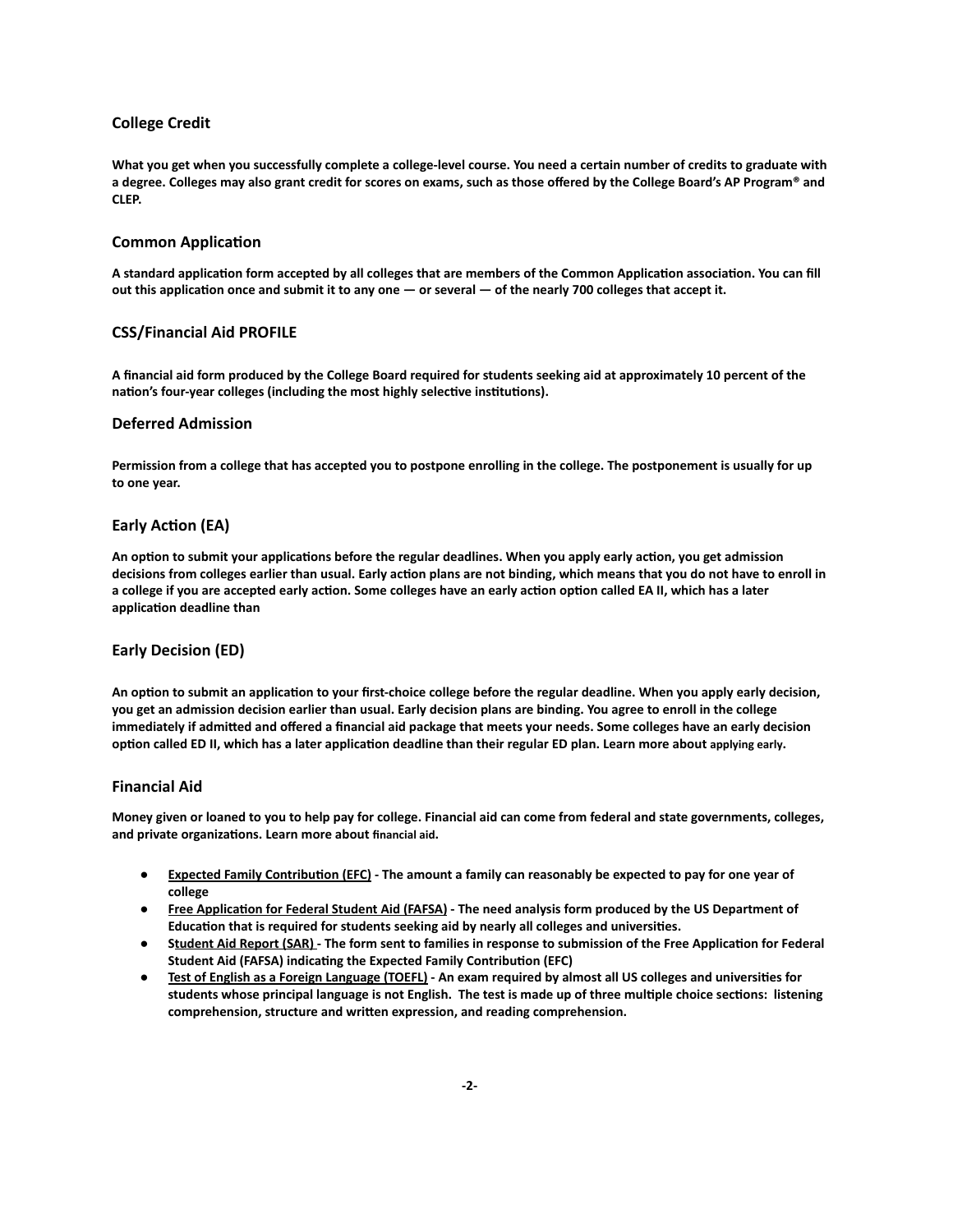# **Grade Point Average (GPA)**

**A number that shows overall academic performance. It's computed by assigning a point value to each grade you earn. See also Weighted Grade Point Average.**

#### **Legacy Applicant**

A college applicant with a relative (usually a parent or grandparent) who graduated from that college. Some colleges give **preference to legacy applicants (also called "legacies").**

#### **National Merit Scholarship Program**

A scholarship program based mostly on scores from the PSAT/NMSQT. Each year, National Merit students receive scholarships ranging from several hundred dollars to full costs of attendance

#### **Need-Blind Admission**

**A policy of making admission decisions without considering the financial circumstances of applicants. Colleges that use this policy may not offer enough financial aid to meet a student's full need.**

#### **Open Admission**

A policy of accepting any high school graduate, no matter what his or her grades are, until all spaces in the incoming class **are filled. Almost all two-year community colleges have an open-admission policy. However, a college with a general open-admission policy may have admission requirements for certain programs.**

## **Placement Tests**

Tests that measure the academic skills needed for college-level work. They cover reading, writing, math and sometimes **other subjects. Placement test results help determine what courses you are ready for and whether you would benefit from remedial classes.**

#### **Priority Date or Deadline**

The date by which your application — whether it's for college admission, student housing or financial aid — must be received to be given the strongest consideration.

## **PSAT/NMSQT**

The Preliminary SAT/National Merit Scholarship QUalifying Test is a standardized test that provides firsthand practice for the SAT and SAT Subject Tests. It also gives students a chance to qualify for National Merit Scholarship Corporation's (NMSC) **scholarship programs.**

#### **Registrar**

**The college official who registers students. The registrar may also be responsible for keeping permanent records and maintaining your student file.**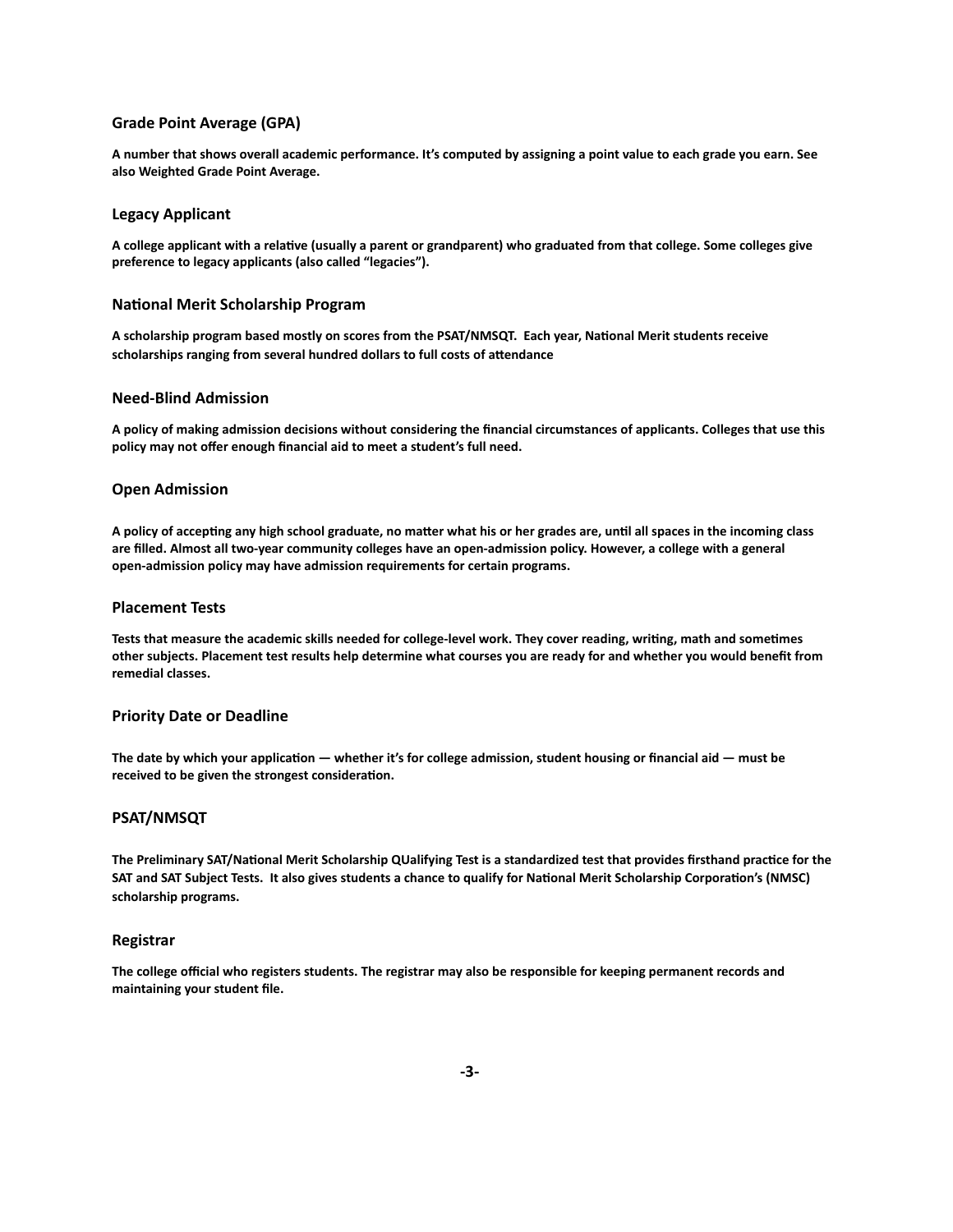# **Reserve Officers' Training Corps (ROTC)**

Combines military education with college study leading to the bachelor's degree. For students who commit themselves to **future service in the Army, Navy, Air Force, Marines, or Coast Guard, there is usually an offer of financial aid. Not all schools offer ROTC.**

#### **Rolling Admission**

An admission policy of considering each application as soon as all required information (such as high school records and test scores) has been received, rather than setting an application deadline and reviewing applications in a batch. Colleges that use a rolling admission policy usually notify applicants of admission decisions quickly.

# **SAT**

The College Board's standardized college admission test. It features two main sections: math and reading. (College Board has announced that they will be streamlining this test after June, 2021. Further information will be provided as it becomes available. Please feel free to visit www.collegeboard.org for up to date and current information).

## **Sophomore Standing**

**The status of a second-year student. A college may grant sophomore standing to an incoming freshman if he or she has earned college credits through courses, exams or other programs.**

#### **3-2 Program**

**A program offering students three years of study in a liberal arts field followed by two years of professional or specialized** study (e.g., engineering, teaching, nursing, business administration). The student is awarded two degrees upon successful completion of the program.

#### **Transcript**

**The official record of your course work at a school or college. Your high school transcript is usually required for college admission and for some financial aid packages.**

#### **Transfer Student**

A student who enrolls in a college after having attended another college.

#### **Undergraduate**

**A college student who is working toward an associate or a bachelor's degree.**

#### **Universal College Application**

A standard application form accepted by all colleges that are Universal College Application members. You can fill out this application once and submit it to any one — or several — of the more than 3,044 colleges that accept it.